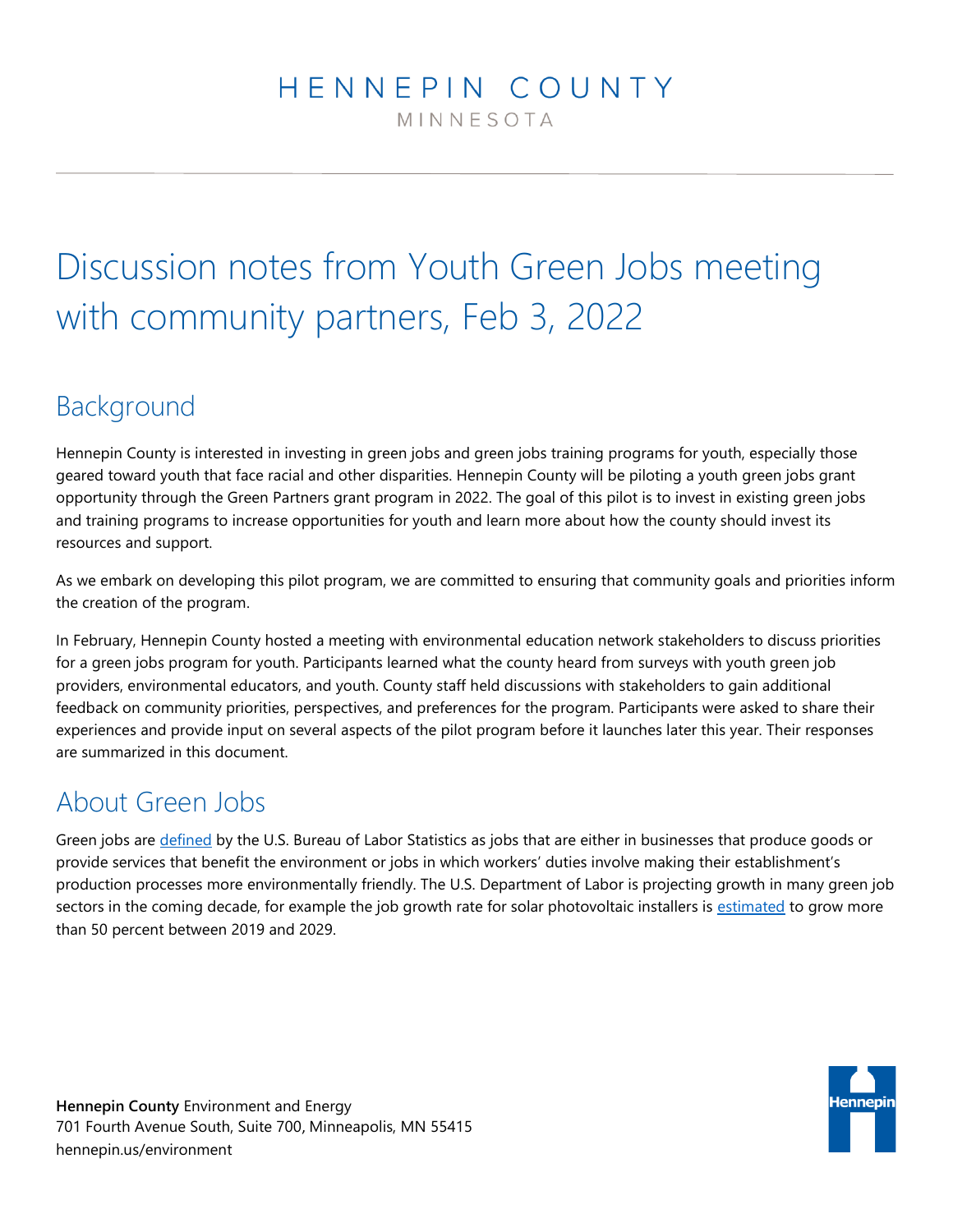## Expanding our capacity with a Youth Green Jobs grant program

To expand our capacity, Hennepin County will pilot a dedicated Youth Green Jobs grant solicitation through the Green Partners grant program in 2022. The goal of this pilot will be to increase the number of high-quality green job pathways and invest in successful programs and efforts that are already underway and in need of support.

## Increasing diversity in the environmental field

Hennepin County has a goal of increasing diversity in the environmental field. Black, Indigenous, and people of color are severely underrepresented in the environmental workforce. According to a [2016 Harvard study,](http://orgs.law.harvard.edu/els/files/2014/02/FullReport_Green2.0_FINALReducedSize.pdf) ethnic minorities occupy less than 16 percent of staff and board positions with environmental organizations and only 12 percent of leadership positions, despite the fact that they make up about 38 percent of the U.S. population and 32 percent of Hennepin [County's population](https://www.census.gov/quickfacts/fact/table/hennepincountyminnesota,minneapoliscityminnesota/PST045219).

## Feedback to inform development of this grant program

In October 2021, we asked for input from community organizations, schools, park districts, youth, and interested parties in six areas: program structure, eligibility, audience, work experiences and training, budgets, and timing. A survey was sent to the Environment Education Network asking educators and program managers to tell us more about community interests and existing programs.

In November and December, we surveyed youth in Hennepin County about their interests in green jobs, barriers to environmental education and jobs, and future plans. We utilized community partners to reach youth and received more than 70 responses.

A presentation of the survey results was shared in a community engagement meeting on February 3, 2022. The presentation will be posted with this document. The discussion and feedback received from the Youth Green Jobs meeting with community partners held on February 3 is summarized in this document.

As we move forward with program development, we are committed to keeping you informed, listening to and acknowledging your concerns and aspirations, and addressing them in pilot program. The county will consider and incorporate community feedback into the program and County staff from the Environment and Energy Department and Climate Resiliency Department will collaborate internally on program development. We will let you know how your input influenced the program before we publish the request for proposals in 2022.

## Executive Summary

Hennepin County will be piloting a youth green jobs grant opportunity through the Green Partners grant program in 2022. The goal of this pilot is to invest in existing green jobs education and training programs for youth, especially those facing racial and other disparities. Hennepin County hosted a meeting with the county's environmental education network stakeholders to discuss priorities for the program.

Participants heard what the county learned from surveys last fall with youth green job providers, environmental educators, and youth. County staff prepared discussion questions to ask stakeholders to provide additional feedback on community priorities, perspectives, and preferences for the program. Participants were asked to share their personal experiences and provide input on several aspects of the grant program before it launches later this year. Their responses are summarized in this document.

## **Participants**

32 people participated in breakout groups representing 19 different organizations (60 total RSVPs, 59 people attended the presentation but not participate in breakout groups)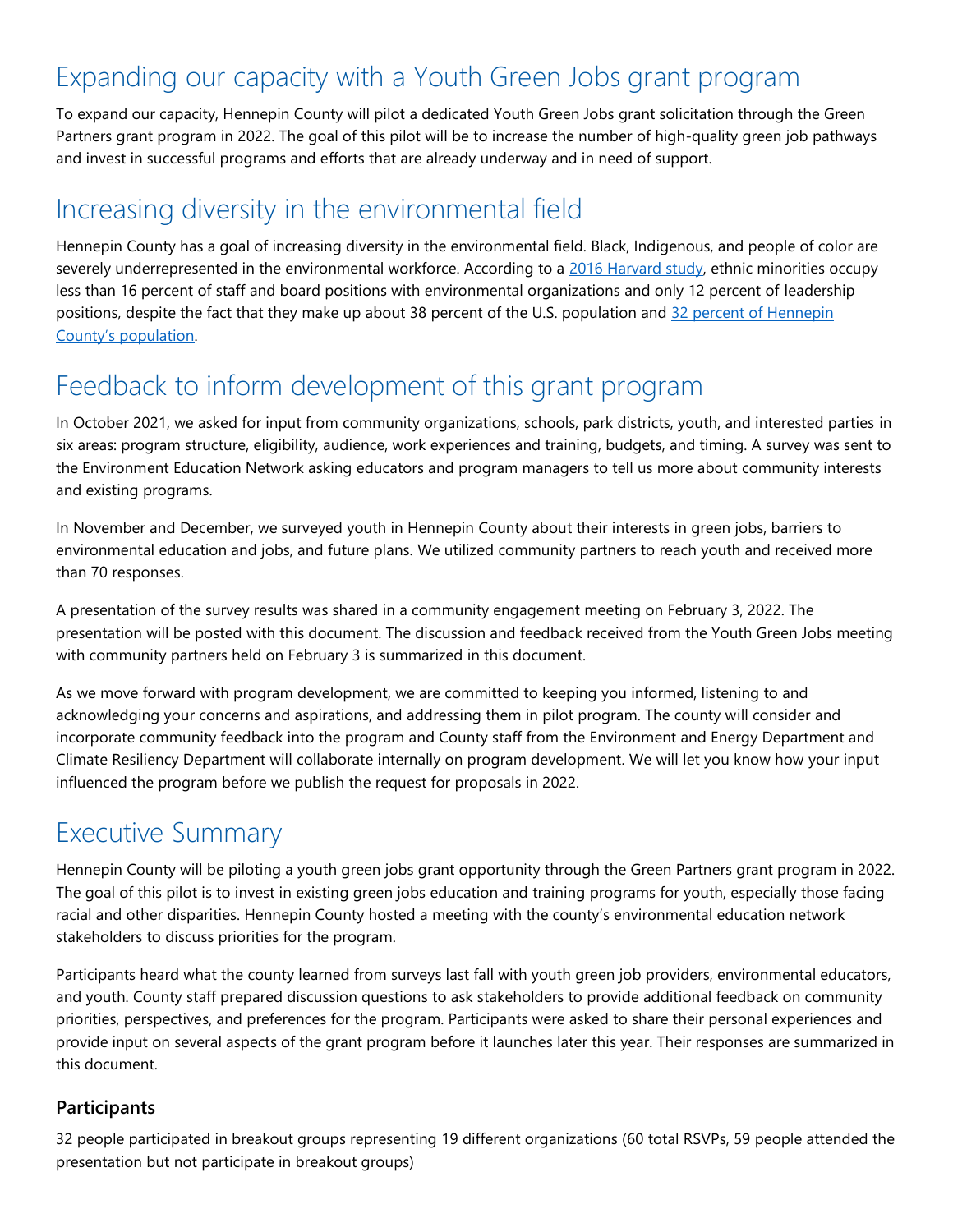- 1. Appetite for Change
- 2. City of Minneapolis
- 3. Climate Generation
- 4. Environmental Initiative
- 5. Footprint Project
- 6. Green Infrastructure Foundation
- 7. Hennepin County Climate and Resiliency
- 8. Lao Center of Minnesota
- 9. Maple Grove Citizens for Sustainability
- 10. Metro Blooms
- 11. MN Renewable Now
- 12. Minnesota Pollution Control Agency
- 13. Minneapolis Park and Recreation Board
- 14. Minneapolis Public Schools
- 15. ReUSE Minnesota
- 16. Three Rivers Park District
- 17. University of Minnesota 4H
- 18. Urban Strategies
- 19. Tree Trust

## **Participants first green job**

Meeting participants were asked about their first green job:

- Natural resources (most responses were in this category 16)
- Civic engagement and education (5)
- Solid waste (3)
- Climate and energy (fewest responses in this category 1)

## Discussion notes summary

Meeting participants were split up into breakout groups and asked for their input on grant timing, funding needs, types of green jobs programs, and strategies for hiring youth facing disparities. This document includes a summary of ideas and themes that emerged from the discussions.

## **Timing**

### *Discussion question*

To help inform the timing for the grant cycle, those with existing programs and those that work with youth should share their experiences with recruitment and hiring timelines. What timing works best in your view for youth and organizations?

- 1. Should projects start with the school year, from September to August?
- 2. Does January to December work better for spring recruitment and summer-fall jobs?
- 3. Or something else?

### *Key themes from the discussion*

- Most were ok with a January start: Entire spring, summer, and fall, reporting at end of calendar year. Covers the entire growing season.
- Some preferred September to August for school-based programs
- One suggested to start school projects in June to prep over the summer and report at end of school year
- Most said multi-year funding is needed.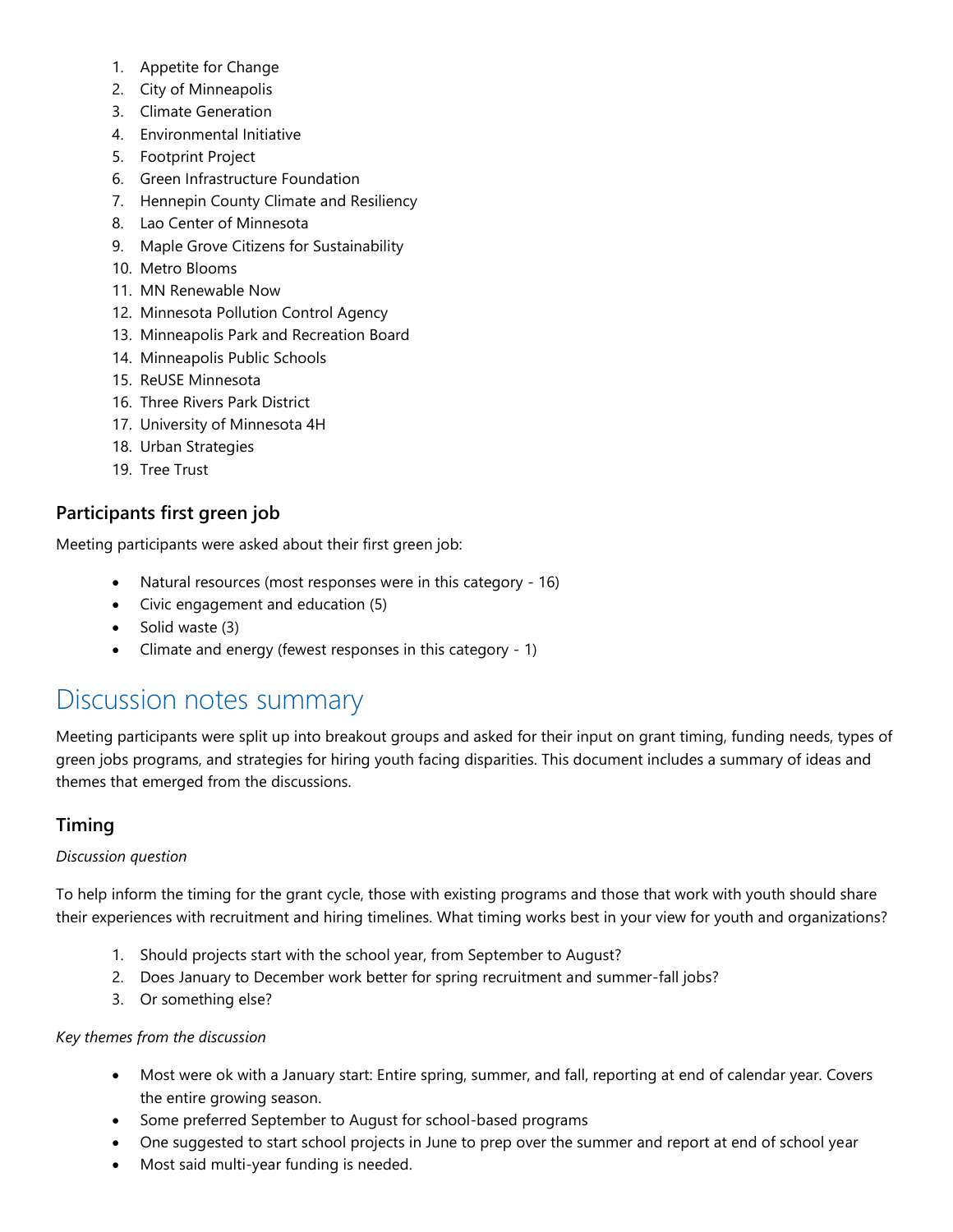## **Funding**

### *Discussion question*

We are proposing to award up to \$20,000 for a one-year project. Tell us about the budgets for these programs. Is \$20,000 sufficient? What will \$20,000 cover? What does it cost for these programs? What is an ideal grant amount?

*Key themes from the discussion*

- All participants expressed the need for sustainable, multi-year, reliable funding.
- Most felt that \$20K grants would not be sufficient to support programming, staffing, and youth.
- Many felt that \$20K could fund some enhancements to existing programming.
- Some recommended to require matching funds to ensure overall program stability.
- Funding needs include, youth pay, equipment and supplies, overhead, transportation, food, educational scholarships, and staffing to manage and supervise youth. Staffing was identified as the biggest need.
- Be sure the infrastructure is set up to support the programs we invest in or provide support for the infrastructure to be put in place.
- At least one participant offered that funding needed to support youth ranged from \$5K-6K per youth, which would be between 13-16 youth for \$80K.
- Some participants recommended that the county dream big and consider investing significant funds into the program, up to \$1M was recommended for a full program.
- Several participants recommended that the county could utilize opportunities with federal funds, government partners, and/or foundations to increase the reach of the program.
- A few participants suggested that Hennepin County consider employing and placing youth at green organizations, to provide support to organizations that lack capacity and funding to pay better youth wages.
- The county could devise a system to move youth along strategic pathways provided by our schools, community-based organizations, businesses, and government agencies.

## **Introduction to green jobs and green job pathways**

### *Discussion question*

We want to strike the right balance between introducing youth to green jobs and supporting youth along a pathway to securing future green jobs. Both are valuable.

- 1. How many or what percentage of funded projects should go to programs that introduce youth to green jobs vs. those that provide a pathway to pursue green jobs for their employment or career?
- 2. What are important elements of a green jobs pathways program versus a program that simply introduces youth to green jobs?
- 3. What is the right balance between training and work? What is the right balance between field and office work?

## *Key themes from the discussion*

- Introduction to green jobs or pathways to green jobs
	- o Both but more investment in pathways
	- o What do youth want?
- Green jobs pathways include:
	- o Skill training and real-life experience
	- o Advancing participants' skills
	- o Training
	- o Certification
	- o Provide job search skills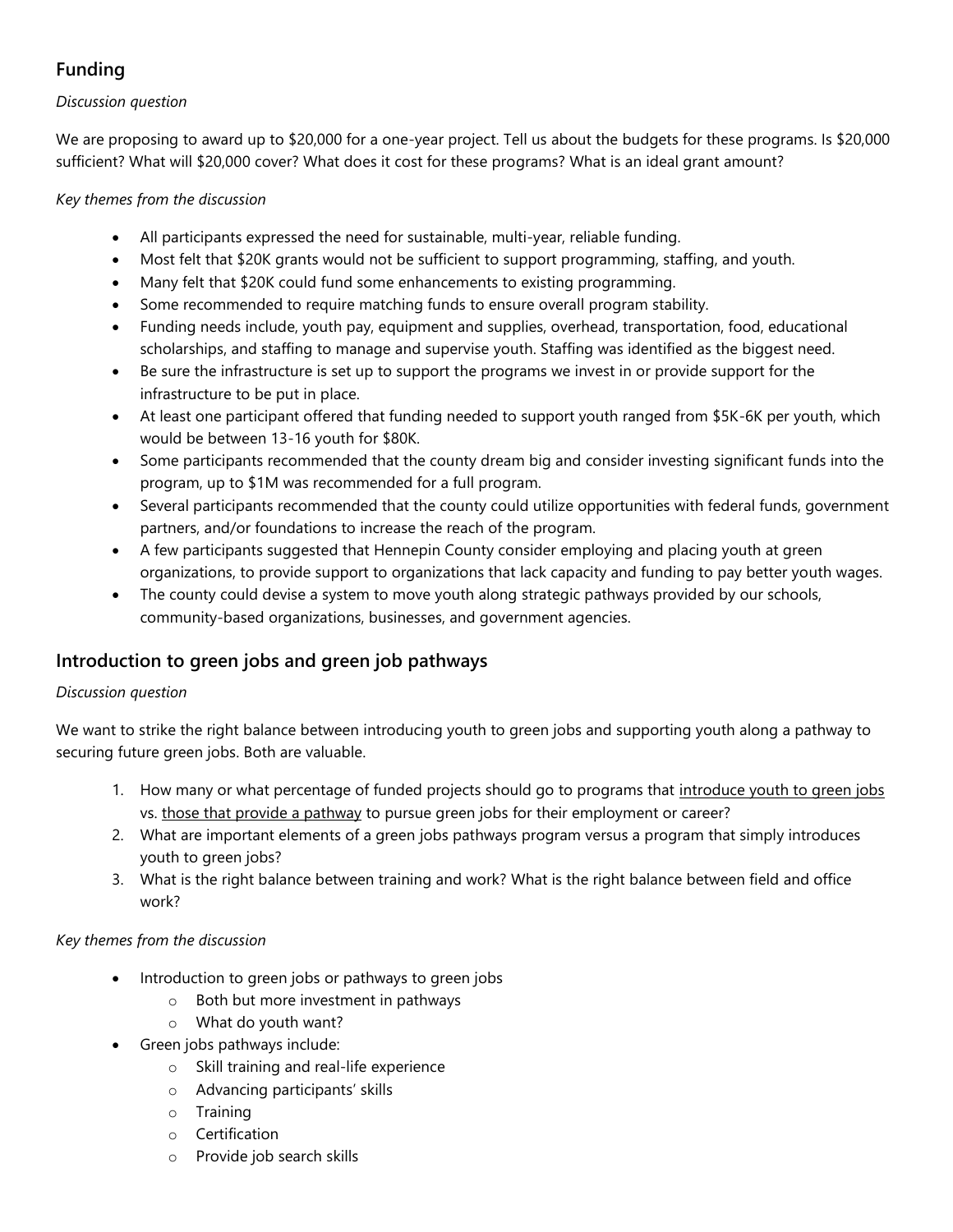- o Partnerships in place for pathways schools, organizations, and government
- o Bridge gaps for youth (school to job, job to school)
- o Alumni program and networking support
- Both training and work, but more work
	- o Mentors are important
	- o Provide leadership development opportunities
	- o Basic job training needed regardless of age
	- o Training for youth that gets them to the next job or next certification (examples, wilderness first aid, pesticide applicators license, food handling safety, water and forestry certifications, permaculture design certification. Master Recycler-Composter, Master Gardener, Master Naturalist, Minnesota Water Steward, etc.)
- Both field and office
	- o Field work is key for some jobs (apprenticeships)
	- o Field work is motivating, hands-on, fun

### **Hiring youth experiencing disparities**

### *Discussion question*

We want to be sure we are engaging and hiring youth who experience disparities through this program. What kind of criteria should we use to decide which projects are able to effectively engage BIPOC youth and those youth experiencing disparities? How do we ensure we are funding projects that engage these youth? What is the question we should be asking of applicants?

### *Key themes from the discussion*

- Ask the youth facing disparities what kinds of jobs and support they need and want.
- Recruitment and hiring process
	- o Focus on geographic areas identified as priorities for environmental justice and other disparities, like the Minneapolis Green Zones.
	- $\circ$  Organizations that hire youth could request disparity related information on applications.
	- o Organizations may not want to ask youth to disclose demographic information, or don't have capacity to track well.
	- o Recruit from within the communities facing disparities.
	- o Partner on recruitment with those who can best reach the youth.
	- o Strive for quality over quantity in approach.
- Support for youth
	- $\circ$  Fund projects that are relevant and local to youth, projects that give youth genuine opportunities to benefit their community.
	- o Ask youth which types of jobs and which organizations they want to work for?
	- $\circ$  Provide leadership development support and opportunities to influence programming.
	- o Provide a safe and healthy work site in regard to water, food, safety training, rest, etc.
	- $\circ$  Assess if the organization can provide a safe and supportive work site. Some indicators mentioned include whether other BIPOC staff are employed, supervising, or in leadership positions, amount of anti-racism training provided to staff, previous organization statements and actions, and direct support provided to youth.
	- o Assess the type of support provided to youth after the job or internship ends.
	- o Is a long-term support model embedded into how the organization is set up?
	- o Ask how the organization assesses the type of support youth need.
- Organization and staff
	- o Has the organization's leadership demonstrated support for the program?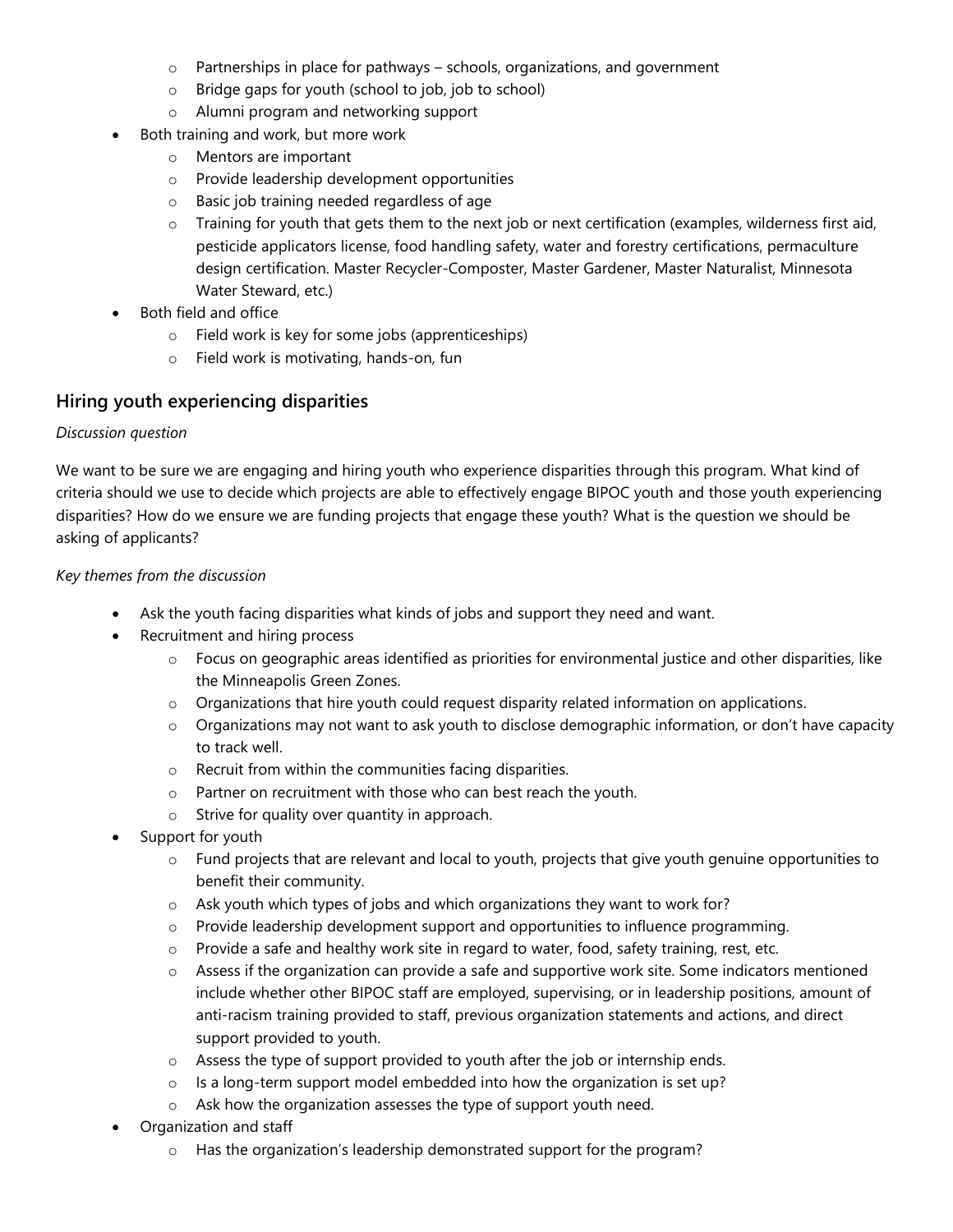- $\circ$  Do board members and/or staff represent and/or have a history with the community?
- o Look at existing partnerships and who is well networked in the community.
- $\circ$  Give an option in the application to assess varying capacities (not "one size fits all"). Examples to demonstrate existing programming effectiveness, ability to reach the target audience, and/or the organization's relationship with the community demonstrated by data, letters of support, or shown in another way.
- $\circ$  Fund smaller groups, not just the large organizations. Smaller groups are doing the work and need support. In some cases, the small groups are contracted with to do the work for the large groups anyway. Prioritize smaller groups to help build their capacity.
- County role
	- o Consider creating a network map and green job pathway database.
	- o Seek federal or foundation funding to further support this work.
	- $\circ$  Consider a model where the county would take on the role of hiring and paying youth and placing interns with organizational partners, like MN GreenCorps but more local.

## Post-meeting survey responses summary

**Question:** As Hennepin County develops a green jobs program that invests in training youth through community-based organizations, what else should we consider and what should we prioritize in these efforts? (16 responses)

Race and equity matter

- Emphasize place-based projects and organizations
- Fund organizations that are doing the work within these communities already
- Fund small groups too
- Prioritize the communities that small organizations serve
- Prioritize cultural organizations
- Model racial equity
- Be clear and unapologetic in prioritizing racially diverse and frontline communities and why, especially organizations led by, rooted in, and serving racially diverse communities
- Make sure BIPOC youth will be supported within organizations. Support organizations that are lead by/ have staff that are BIPOC, making sure there are BIPOC mentors for youth.
- Recruitment strategies are important. It would be a failure if BIPOC youth weren't part of the program, in recruitment or hiring.

Provide support for organizations based on what is needed

- Look at organizations that provide a pipeline for jobs and opportunities
- Invest in effective organizations already doing this work
- Longevity, sustainability in program and funding support
- Encourage and prioritize partnerships between organizations that deliver youth programming
- Look at Mississippi River Green Team (MRGTP) and GreenCorps as model: training and support
	- $\circ$  GreenCorps: recruitment, hiring and placement, and payroll and human resource services
	- o MRGT: involves families in helping to ensure that youth arrive ready to work, including being properly dressed, showing up on time and with a lunch.
- Don't mislead community and organizations with false funding promises

Youth opinions matter, support them

- It's about investing in the youth. Organizations come second.
- Support youth cohorts
- Require mentors